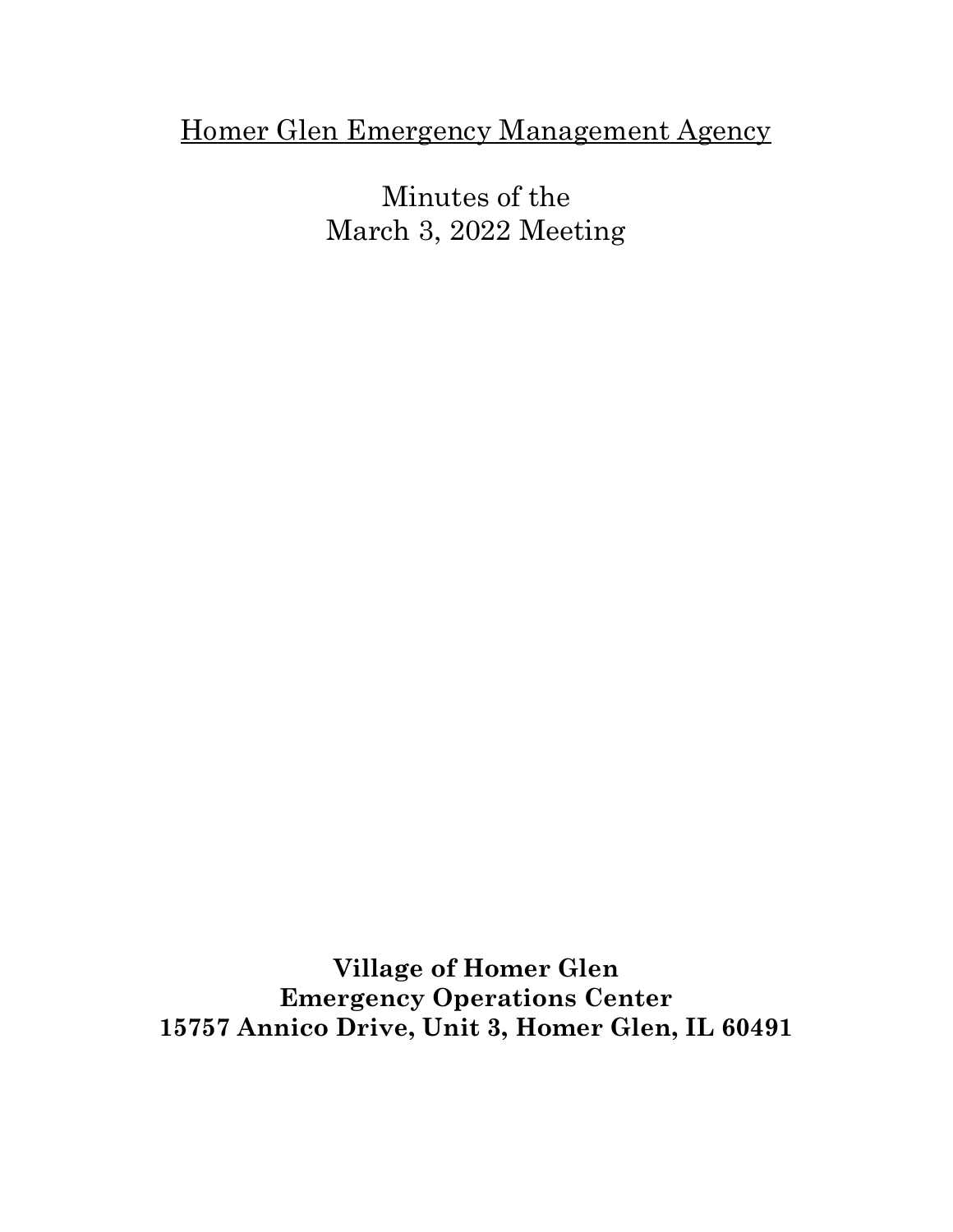1. Call to Order.

The meeting was called to order at 1900 hours by Director John Robinson.

- 2. Pledge of Allegiance to the Flag.
- 3. Roll Call.

Regular Members present: Jim Kinstedt, Dave Krivickas, Jim Riley, John Robinson, Regina Robinson, Jim Sullivan, and Sam Scapaletto

Member(s) Absent: Adrienne Byrne

Probationary Member(s) Present:

Also Present:

- 4. Minutes.
	- a) The minutes of the January meeting were read by Dep. Riley and a motion to approve was made by Officer Kinstedt and seconded by Sgt. Krivickas. All voted to approve.
- 5. Public Comment. None.
- 6. Reports and Communications from Staff.
	- a) Coordinator: The Village has approved an event list for 2022. Our involvement is to be decided
	- b) Training Officer: Everyone received an email with dates for weather spotter training from the NWS. If you haven't signed up, there is still time. Hamfesters Radio Club will have spotter training via Zoom on Friday March 1. Visit their website [www.Hamfesters.org](http://www.hamfesters.org/) to sign up.
	- c) Facility: No report.
	- d) Equipment: Each vehicle has two new cone bars.
	- e) Communications: No report.
	- f) Vehicles: Road closed signs are in all vehicles.
- 7. Old Business.